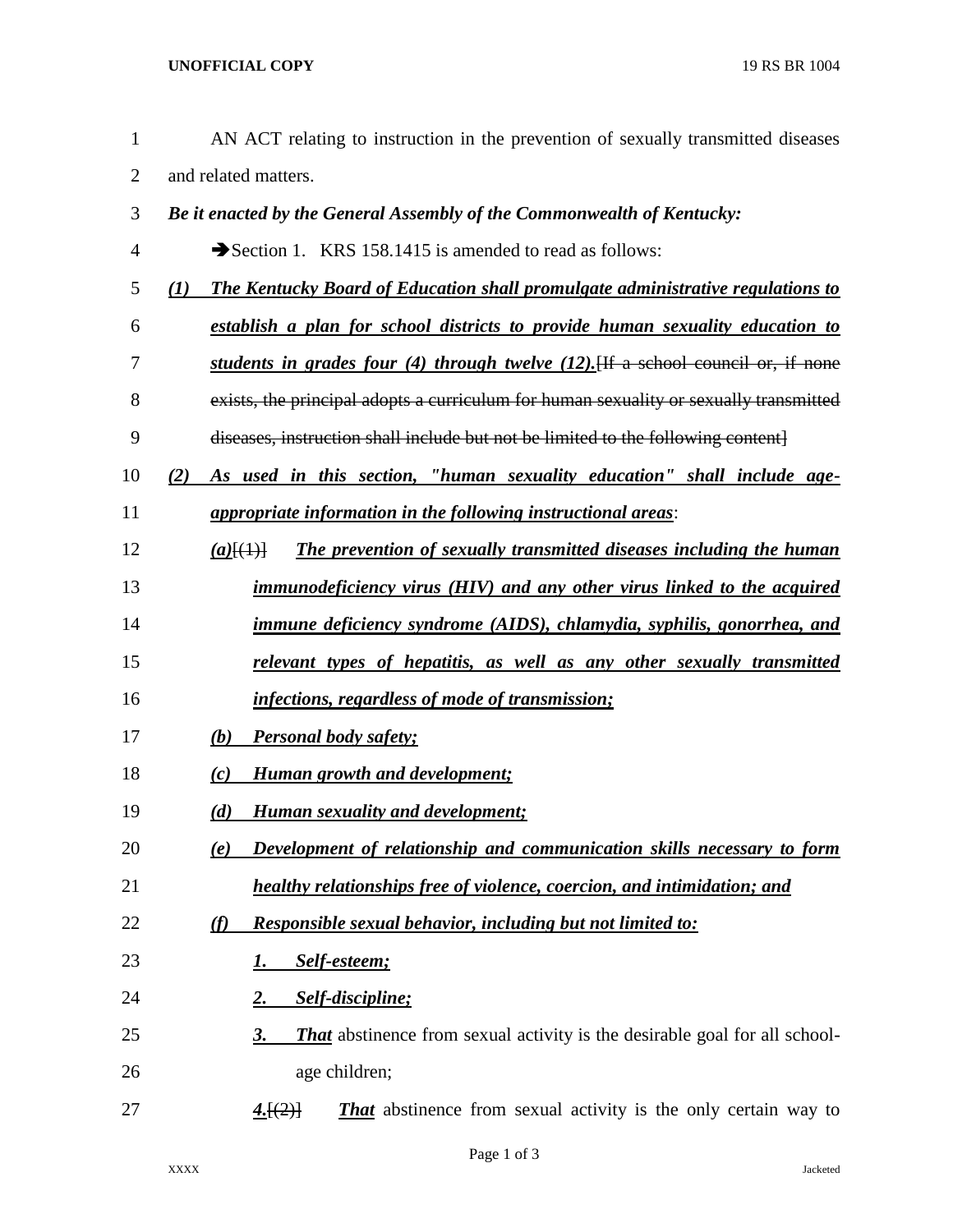| 1  |     | avoid unintended pregnancy, sexually transmitted diseases, and other                 |
|----|-----|--------------------------------------------------------------------------------------|
| 2  |     | associated health problems; and                                                      |
| 3  |     | <b>That</b> the best way to avoid sexually transmitted diseases and other<br>5.[(3)] |
| 4  |     | associated health problems is to establish a permanent mutually faithful             |
| 5  |     | monogamous relationship.                                                             |
| 6  | (3) | By July 1, 2020, all local school districts shall have ready for implementation a    |
| 7  |     | plan approved by the department for providing human sexuality education              |
| 8  |     | beginning in the 2020-2021 school year, for grades four (4) through twelve (12).     |
| 9  |     | The plan shall be developed by an advisory committee appointed by the local          |
| 10 |     | school district superintendent composed of lay persons and professional resource     |
| 11 |     | personnel in equal numbers. Participants shall include representatives for:          |
| 12 |     | Teachers;<br>$\left(a\right)$                                                        |
| 13 |     | <b>School administrators;</b><br>(b)                                                 |
| 14 |     | <b>Guidance counselors;</b><br>(c)                                                   |
| 15 |     | <b>School nurses;</b><br>(d)                                                         |
| 16 |     | Parents;<br>(e)                                                                      |
| 17 |     | <b>Students</b> ;<br>(f)                                                             |
| 18 |     | <b>Parent-teacher organizations;</b><br>$\left( \mathbf{g} \right)$                  |
| 19 |     | Religious groups;<br>(h)                                                             |
| 20 |     | (i)<br>Civic groups;                                                                 |
| 21 |     | Health or mental health agencies; and<br>(i)                                         |
| 22 |     | Appropriate governmental agencies.<br>$\left( k\right)$                              |
| 23 | (4) | The district plan shall require that:                                                |
| 24 |     | <b>Students receive:</b><br>(a)                                                      |
| 25 |     | The equivalent of one (1) week of instruction in each year of grades<br>1.           |
| 26 |     | <u>four (4) and five (5);</u>                                                        |
| 27 |     | The equivalent of three (3) weeks of instruction in each year of grades<br><u>2.</u> |